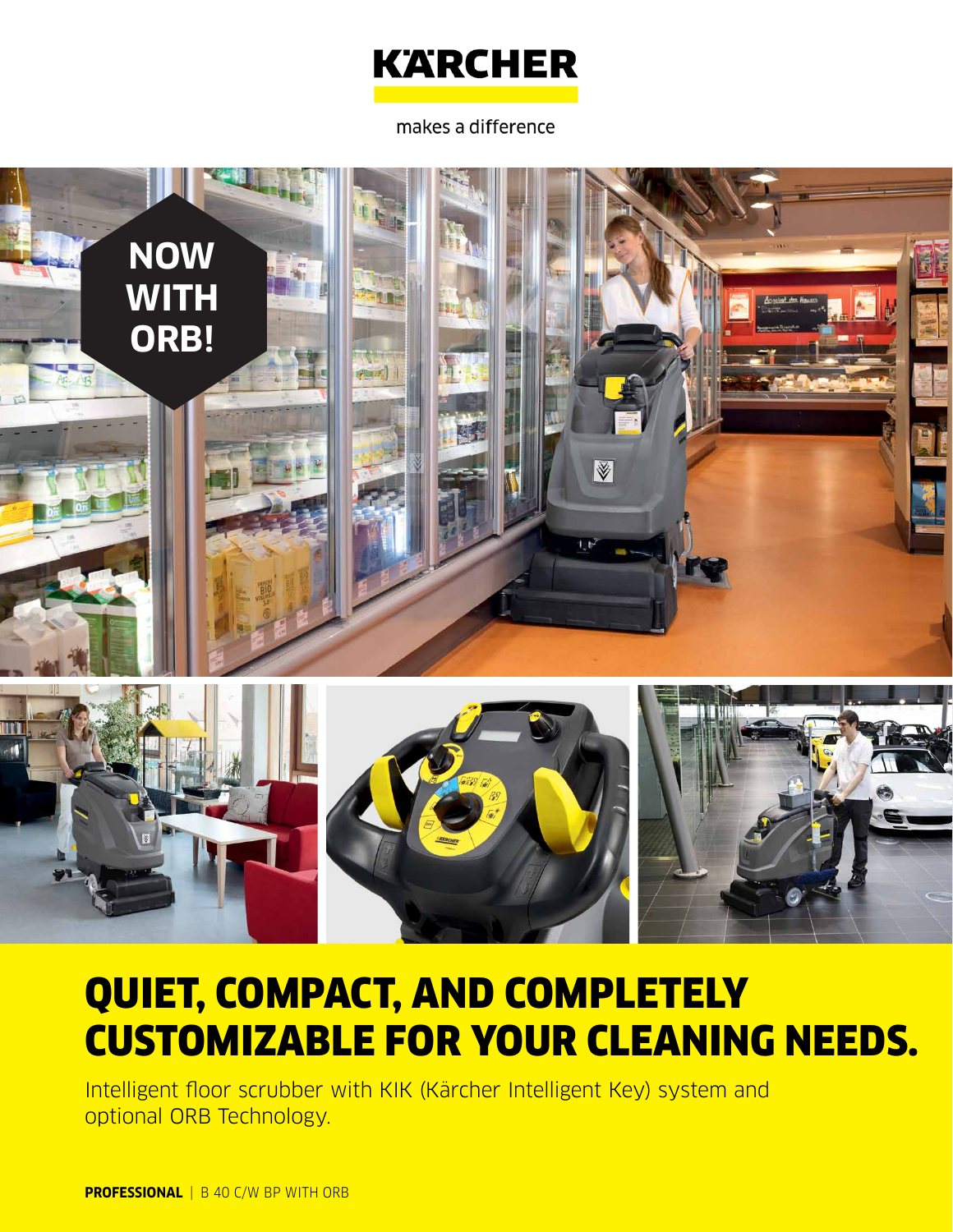### **Quiet, compact, innovative and fully configurable.**

Why should a machine just be easy to operate, when it could be even easier. As well as safer and more convenient in many ways? With Kärcher Intelligent Key and advanced EASY operation concept, the B 40 C/W family offers a spectrum of safety and protection for operators, machines and your floors.





- The KIK system offers better security against unwanted operation
- Facility managers can set parameters such as travel speed, brush speed, motor output or cleaning dosage to suit the needs of the particular cleaning task

### 2 **Flexible Application Control Technology (FACT)**

- $\blacksquare$  With FACT technology, a Kärcher exclusive, the brush speed of roller brushes can be adjusted to different cleaning applications using three settings
- **n** Power Clean 100% for stubborn dirt and polishing
- **Now Whisper Clean 60% reduces noise levels and ensures long working** intervals with low power consumption
- n Fine Clean 40%, the gray film on fine stoneware tiles can optimally be removed in conjunction with the green cylindrical brush

#### 3 **Interchangeable Modular heads: rollers or discs**

- $\blacksquare$  The B 40's interchangeable modular head design has been engineered for cylindrical brushes, traditional disc heads, and orbital disc heads to meet any cleaning challenge
- Each can be changed quickly and without tools. Working widths range from 17 to 22 inches, and cylindrical brush decks include a pre-sweeping function, saving time and energy

#### **<sup>4</sup> Quiet, strong and efficient**

The B 40 supports six different cleaning programs including eco!efficiency™, an energy efficient and environmentally friendly cleaning setting, which is ideal for maintenance cleaning of most floors, operating with a reduced motor output and lower brush rotation speed, reducing noise level by up to 4 dB(A) and making it ideal for cleaning noise-sensitive areas such as offices, hospitals and hotels

### **<sup>5</sup> Dual orbital spin makes scrubbing floors easy**

- The B 40 with ORB saves time, labor, and resources
- $\blacksquare$  One person cleaning uses less chemicals, water, and energy
- n Superior performance provides best in class cleaning results
- very low vibration transferred to the user
- Thousands of orbital drive contact points provide the highest level of mechanical action on the floor surface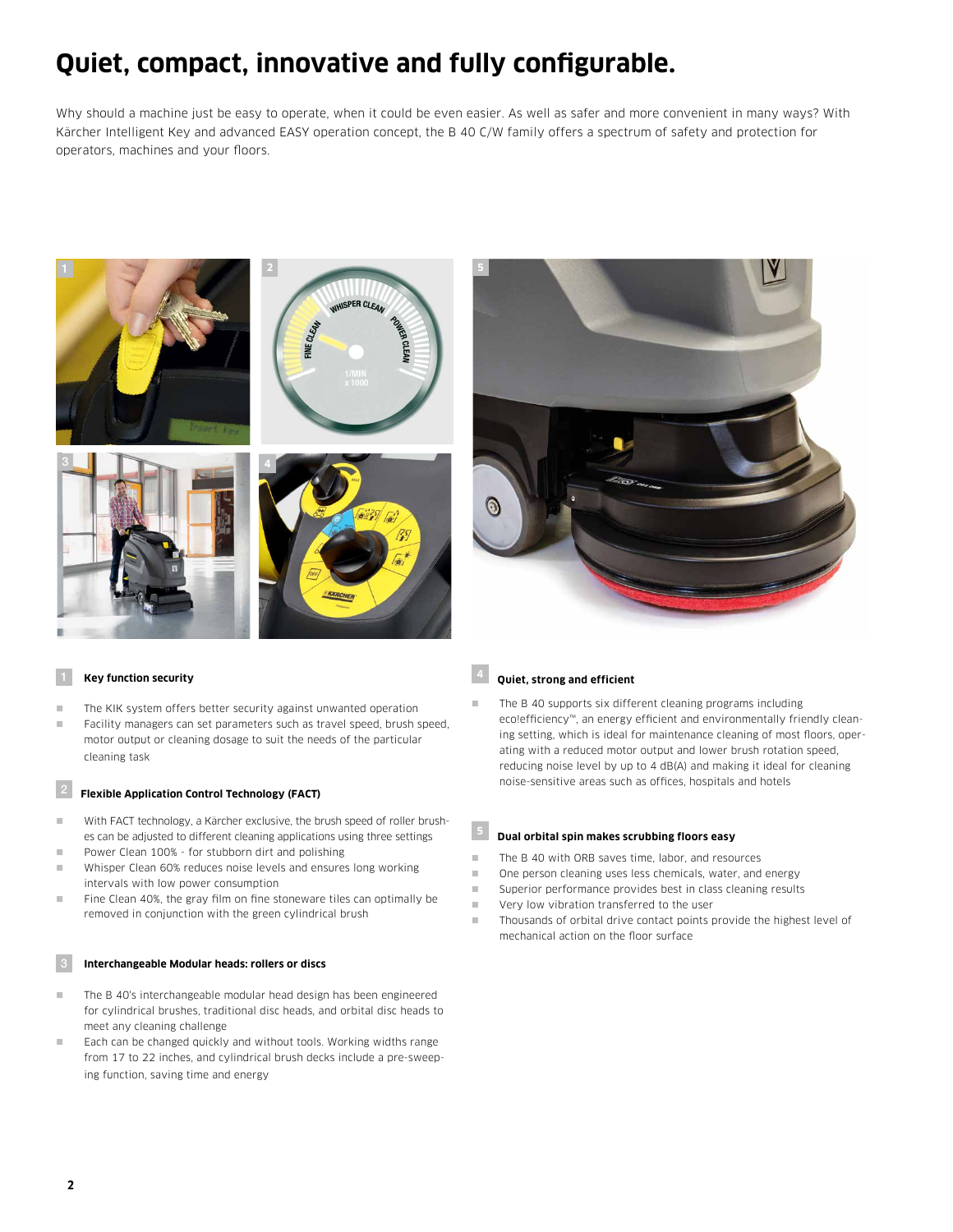## **Technical Specifications and Order Numbers.**











|                                       |                     | B 40 W with D 51 head | B 40 with R 55 head | B 40 C no deck | <b>B</b> 40 W with ORB |
|---------------------------------------|---------------------|-----------------------|---------------------|----------------|------------------------|
| <b>TECHNICAL SPECIFICATIONS</b>       |                     |                       |                     |                |                        |
| <b>Cleaning path</b>                  | in                  | 20. disc              | 22. cylindrical     | n/a            | 20. ORB                |
| <b>Brush quantity</b>                 |                     |                       | $\overline{2}$      | n/a            |                        |
| <b>Brush diameter</b>                 | in                  | 20                    |                     | n/a            | 20                     |
| Squeegee width                        | in                  | 33.5                  | 33.5                | 33.5           | 33.5                   |
| Tank capacity (solution/recovery)     | gal                 | 10.6/10.6             | 10.6/10.6           | 10.6/10.6      | 10.6/10.6              |
| Operating noise level (eco!/standard) | dBA                 | 60/69                 | 60/69               | 60/69          | 60/69                  |
| Total machine battery voltage         | v                   | 24                    | 24                  | 24             | 24                     |
| Down pressure                         | lbs                 | n/a                   | n/a                 | n/a            | 50/70                  |
| Brush speed                           | rpm                 | 180                   | 1,200               | n/a            | 1725/30                |
| Weight with batteries                 | lbs                 | 372                   | 362                 | 307            | 384                    |
| Dimensions (L x W x H)                | in                  | 49 x 20.5 x 45        | 49 x 20.5 x 45      | 49 x 20.5 x 45 | 49 x 20.5 x 45         |
| Productivity (practical/theoretical)  | ft <sup>2</sup> /hr | 16.600/21.530         | 18,300/23,680       | n/a            | 23.670                 |

### **EQUIPMENT**

| Order No.   | <b>Description</b>                                                                                      |
|-------------|---------------------------------------------------------------------------------------------------------|
| 9.841-122.0 | B 40 W Bp, traction drive, cleaning head sold separately, 24V/105 Ah wet batteries, curved squeegee     |
| 9.841-123.0 | B 40 W Bp, traction drive, cleaning head sold separately, 24V/138 Ah AGM batteries, curved squeegee     |
| 9.841-120.0 | B 40 C Bp, brush assist drive, cleaning head sold separately, 24V/105 Ah wet batteries, curved squeegee |
| 9.841-121.0 | B 40 C Bp, brush assist drive, cleaning head sold separately, 24V/138 Ah AGM batteries, curved squeegee |
| 9.841-372.0 | B 40 W Bp, traction drive, R 55 cylindrical scrub deck, 24V/105 Ah wet batteries, curved squeegee       |
| 9.841-373.0 | B 40 W Bp, traction drive, D 51 disc scrub deck, 24V/105 Ah wet batteries, curved squeegee              |
| 9.841-374.0 | B 40 W Bp, traction drive, R 55 cylindrical scrub deck, 24V/138 Ah AGM batteries, curved squeegee       |
| 9.841-375.0 | B 40 W Bp, traction drive, D 51 disc scrub deck, 24V/138 Ah AGM batteries, curved squeegee              |
| 9.841-442.0 | B 40 W BP with ORB, traction drive, D 51 ORB disc scrub deck, 24v/105 AH wet batteries, curved squeegee |
| 9.841-443.0 | B 40 W Bp with ORB, traction drive, D 51 ORB disc scrub deck, 24v/138 AH AGM batteries, curved squeegee |
|             |                                                                                                         |

### **ACCESSORIES**

|        | .           |                                                                             |
|--------|-------------|-----------------------------------------------------------------------------|
|        | Order No.   | <b>Description</b>                                                          |
| ■      | 4.777-411.0 | Squeegee assembly with curved polyurethane oil-resistant blades (33.5-inch) |
| п      | 5.035-488.0 | Adapter homebase accessories                                                |
|        | 6.980-077.0 | Double hook (requires 5.035-488.0)                                          |
| п      | 5.035-344.0 | Operator key, yellow                                                        |
| п      | 5.035-348.0 | Foreman key, gray                                                           |
| $\Box$ | 4.035-369.0 | Lid with tank rinsing system                                                |
| □      | 4.035-345.0 | Quick fill tank system (requires 9.083-003.0)                               |
| $\Box$ | 9.083-003.0 | Hose coupling                                                               |
| $\Box$ | 6.273-207.0 | Squeegee blade set, oil resistant (standard w/ 4.777-411.0)                 |
| $\Box$ | 6.273-229.0 | Squeegee blade set, anti stripe oil resistant                               |
| $\Box$ | 6.273-290.0 | Squeegee blade set, for textured floors                                     |
| $\Box$ | 6.273-213.0 | Squeegee blade set, EPDM                                                    |
| $\Box$ | 4.777-401.0 | Squeegee assembly with straight polyurethane reversible blades              |
| $\Box$ | 4.777-406.0 | Squeegee assembly with straight EPDM blades                                 |
| $\Box$ | 4.777-416.0 | Squeegee assembly with curved EPDM blades                                   |
| $\Box$ | 4.035-374.0 | Homebase Kit (includes Mop Support, Mop Clip and Bottlehook)                |
| $\Box$ | 4.035-406.0 | Homebase Kit Carrying Case                                                  |
| $\Box$ | 6.980-078.0 | Mop clip (requires 5.035-488.0)                                             |
| $\Box$ | 5.035-655.0 | Mop support                                                                 |
| $\Box$ | 5.035-656.0 | Mop bracket (requires 5.035-655.0)                                          |
| $\Box$ | 6.980-080.0 | Bottle hook (requires 5.035-488.0)                                          |
| $\Box$ | 4.035-408.0 | Operator key, yellow, set of 5                                              |
| □      | 5.035-337.0 | Service technician key, red                                                 |
|        |             |                                                                             |

### **SERVICES**

7.000-270.0 Fleet one year premium subscription

■ Included □ Optional